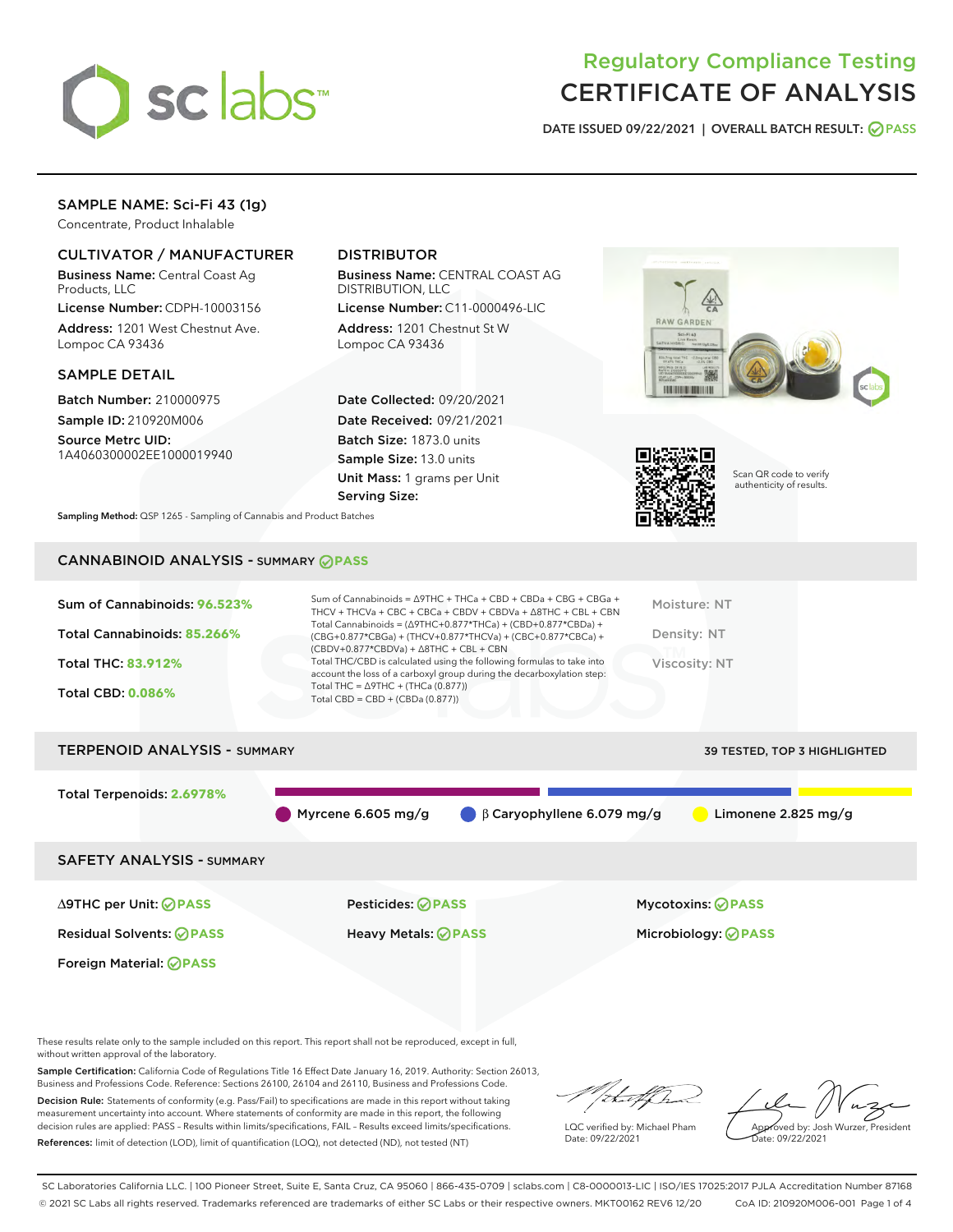



SCI-FI 43 (1G) | DATE ISSUED 09/22/2021 | OVERALL BATCH RESULT: 0 PASS

#### CANNABINOID TEST RESULTS - 09/21/2021 2 PASS

Tested by high-performance liquid chromatography with diode-array detection (HPLC-DAD). **Method:** QSP 1157 - Analysis of Cannabinoids by HPLC-DAD

TOTAL CANNABINOIDS: **85.266%** Total Cannabinoids (Total THC) + (Total CBD) + (Total CBG) + (Total THCV) + (Total CBC) + (Total CBDV) + ∆8THC + CBL + CBN

TOTAL THC: **83.912%**

Total THC (∆9THC+0.877\*THCa)

TOTAL CBD: **0.086%** Total CBD (CBD+0.877\*CBDa)

TOTAL CBG: 0.64% Total CBG (CBG+0.877\*CBGa)

TOTAL THCV: 0.298% Total THCV (THCV+0.877\*THCVa)

TOTAL CBC: 0.33% Total CBC (CBC+0.877\*CBCa)

TOTAL CBDV: ND Total CBDV (CBDV+0.877\*CBDVa)

| <b>COMPOUND</b>  | LOD/LOQ<br>(mg/g)          | <b>MEASUREMENT</b><br><b>UNCERTAINTY</b><br>(mg/g) | <b>RESULT</b><br>(mg/g) | <b>RESULT</b><br>(%) |
|------------------|----------------------------|----------------------------------------------------|-------------------------|----------------------|
| <b>THCa</b>      | 0.05 / 0.14                | ±23.185                                            | 902.13                  | 90.213               |
| <b>A9THC</b>     | 0.06/0.26                  | ±1.649                                             | 47.95                   | 4.795                |
| <b>CBGa</b>      | 0.1 / 0.2                  | ±0.28                                              | 5.4                     | 0.54                 |
| <b>THCVa</b>     | 0.07/0.20                  | ±0.162                                             | 3.40                    | 0.340                |
| <b>CBCa</b>      | 0.07 / 0.28                | ±0.145                                             | 2.96                    | 0.296                |
| <b>CBG</b>       | 0.06/0.19                  | ±0.067                                             | 1.71                    | 0.171                |
| <b>CBDa</b>      | 0.02/0.19                  | ±0.029                                             | 0.98                    | 0.098                |
| <b>CBC</b>       | 0.2/0.5                    | ±0.02                                              | 0.7                     | 0.07                 |
| $\triangle$ 8THC | 0.1/0.4                    | N/A                                                | <b>ND</b>               | <b>ND</b>            |
| <b>THCV</b>      | 0.1/0.2                    | N/A                                                | <b>ND</b>               | <b>ND</b>            |
| <b>CBD</b>       | 0.07/0.29                  | N/A                                                | <b>ND</b>               | <b>ND</b>            |
| <b>CBDV</b>      | 0.04 / 0.15                | N/A                                                | <b>ND</b>               | <b>ND</b>            |
| <b>CBDVa</b>     | 0.03/0.53                  | N/A                                                | <b>ND</b>               | <b>ND</b>            |
| <b>CBL</b>       | 0.06 / 0.24                | N/A                                                | <b>ND</b>               | <b>ND</b>            |
| <b>CBN</b>       | 0.1/0.3                    | N/A                                                | <b>ND</b>               | <b>ND</b>            |
|                  | <b>SUM OF CANNABINOIDS</b> |                                                    | 965.23 mg/g             | 96.523%              |

#### **UNIT MASS: 1 grams per Unit**

| ∆9THC per Unit                        | 1120 per-package limit     | 47.95 mg/unit<br><b>PASS</b> |
|---------------------------------------|----------------------------|------------------------------|
| <b>Total THC per Unit</b>             |                            | 839.12 mg/unit               |
| <b>CBD per Unit</b>                   |                            | <b>ND</b>                    |
| <b>Total CBD per Unit</b>             |                            | $0.86$ mg/unit               |
| Sum of Cannabinoids<br>per Unit       |                            | 965.23 mg/unit               |
| <b>Total Cannabinoids</b><br>per Unit |                            | 852.66 mg/unit               |
| <b>MOISTURE TEST RESULT</b>           | <b>DENSITY TEST RESULT</b> | <b>VISCOSITY TEST RESULT</b> |

Not Tested

Not Tested

Not Tested

| <b>TERPENOID TEST RESULTS - 09/22/2021</b> |
|--------------------------------------------|
|--------------------------------------------|

Terpene analysis utilizing gas chromatography-flame ionization detection (GC-FID). **Method:** QSP 1192 - Analysis of Terpenoids by GC-FID

| <b>COMPOUND</b>          | LOD/LOQ<br>(mg/g) | <b>MEASUREMENT</b><br><b>UNCERTAINTY</b><br>(mg/g) | <b>RESULT</b><br>(mg/g)                         | <b>RESULT</b><br>$(\%)$ |
|--------------------------|-------------------|----------------------------------------------------|-------------------------------------------------|-------------------------|
| <b>Myrcene</b>           | 0.008 / 0.025     | ±0.0852                                            | 6.605                                           | 0.6605                  |
| $\beta$ Caryophyllene    | 0.004 / 0.012     | ±0.2164                                            | 6.079                                           | 0.6079                  |
| Limonene                 | 0.005 / 0.016     | ±0.0404                                            | 2.825                                           | 0.2825                  |
| $\alpha$ Humulene        | 0.009 / 0.029     | ±0.0630                                            | 1.964                                           | 0.1964                  |
| Linalool                 | 0.009 / 0.032     | ±0.0560                                            | 1.475                                           | 0.1475                  |
| Guaiol                   | 0.009 / 0.030     | ±0.0687                                            | 1.455                                           | 0.1455                  |
| $\alpha$ Bisabolol       | 0.008 / 0.026     | ±0.0680                                            | 1.274                                           | 0.1274                  |
| Ocimene                  | 0.011 / 0.038     | ±0.0243                                            | 0.757                                           | 0.0757                  |
| Valencene                | 0.009 / 0.030     | ±0.0453                                            | 0.658                                           | 0.0658                  |
| Terpinolene              | 0.008 / 0.026     | ±0.0118                                            | 0.577                                           | 0.0577                  |
| Terpineol                | 0.016 / 0.055     | ±0.0293                                            | 0.477                                           | 0.0477                  |
| Fenchol                  | 0.010 / 0.034     | ±0.0178                                            | 0.461                                           | 0.0461                  |
| $\beta$ Pinene           | 0.004 / 0.014     | ±0.0053                                            | 0.459                                           | 0.0459                  |
| Nerolidol                | 0.009 / 0.028     | ±0.0287                                            | 0.457                                           | 0.0457                  |
| $trans-\beta$ -Farnesene | 0.008 / 0.025     | ±0.0159                                            | 0.448                                           | 0.0448                  |
| $\alpha$ Pinene          | 0.005 / 0.017     | ±0.0038                                            | 0.445                                           | 0.0445                  |
| Caryophyllene<br>Oxide   | 0.010 / 0.033     | ±0.0080                                            | 0.173                                           | 0.0173                  |
| <b>Borneol</b>           | 0.005 / 0.016     | ±0.0065                                            | 0.155                                           | 0.0155                  |
| Citronellol              | 0.003 / 0.010     | ±0.0029                                            | 0.059                                           | 0.0059                  |
| Fenchone                 | 0.009 / 0.028     | ±0.0016                                            | 0.054                                           | 0.0054                  |
| Camphene                 | 0.005 / 0.015     | ±0.0005                                            | 0.043                                           | 0.0043                  |
| Sabinene Hydrate         | 0.006 / 0.022     | ±0.0009                                            | 0.024                                           | 0.0024                  |
| <b>Geranyl Acetate</b>   | 0.004 / 0.014     | ±0.0008                                            | 0.020                                           | 0.0020                  |
| Nerol                    | 0.003 / 0.011     | ±0.0008                                            | 0.019                                           | 0.0019                  |
| Geraniol                 | 0.002 / 0.007     | ±0.0007                                            | 0.015                                           | 0.0015                  |
| Sabinene                 | 0.004 / 0.014     | N/A                                                | <loq< th=""><th><loq< th=""></loq<></th></loq<> | <loq< th=""></loq<>     |
| $\alpha$ Phellandrene    | 0.006 / 0.020     | N/A                                                | <loq< th=""><th><loq< th=""></loq<></th></loq<> | <loq< th=""></loq<>     |
| 3 Carene                 | 0.005 / 0.018     | N/A                                                | <loq< th=""><th><loq< th=""></loq<></th></loq<> | <loq< th=""></loq<>     |
| $\alpha$ Terpinene       | 0.005 / 0.017     | N/A                                                | $<$ LOQ                                         | <loq< th=""></loq<>     |
| $\gamma$ Terpinene       | 0.006 / 0.018     | N/A                                                | $<$ l OO                                        | <loq< th=""></loq<>     |
| Isoborneol               | 0.004 / 0.012     | N/A                                                | <loq< th=""><th><loq< th=""></loq<></th></loq<> | <loq< th=""></loq<>     |
| p-Cymene                 | 0.005 / 0.016     | N/A                                                | <b>ND</b>                                       | ND                      |
| Eucalyptol               | 0.006 / 0.018     | N/A                                                | ND                                              | <b>ND</b>               |
| (-)-Isopulegol           | 0.005 / 0.016     | N/A                                                | ND                                              | ND                      |
| Camphor                  | 0.006 / 0.019     | N/A                                                | ND                                              | ND                      |
| Menthol                  | 0.008 / 0.025     | N/A                                                | ND                                              | ND                      |
| $R-(+)$ -Pulegone        | 0.003 / 0.011     | N/A                                                | <b>ND</b>                                       | ND                      |
| $\alpha$ Cedrene         | 0.005 / 0.016     | N/A                                                | ND                                              | ND                      |
| Cedrol                   | 0.008 / 0.027     | N/A                                                | ND                                              | ND                      |
| <b>TOTAL TERPENOIDS</b>  |                   |                                                    | 26.978 mg/g                                     | 2.6978%                 |

SC Laboratories California LLC. | 100 Pioneer Street, Suite E, Santa Cruz, CA 95060 | 866-435-0709 | sclabs.com | C8-0000013-LIC | ISO/IES 17025:2017 PJLA Accreditation Number 87168 © 2021 SC Labs all rights reserved. Trademarks referenced are trademarks of either SC Labs or their respective owners. MKT00162 REV6 12/20 CoA ID: 210920M006-001 Page 2 of 4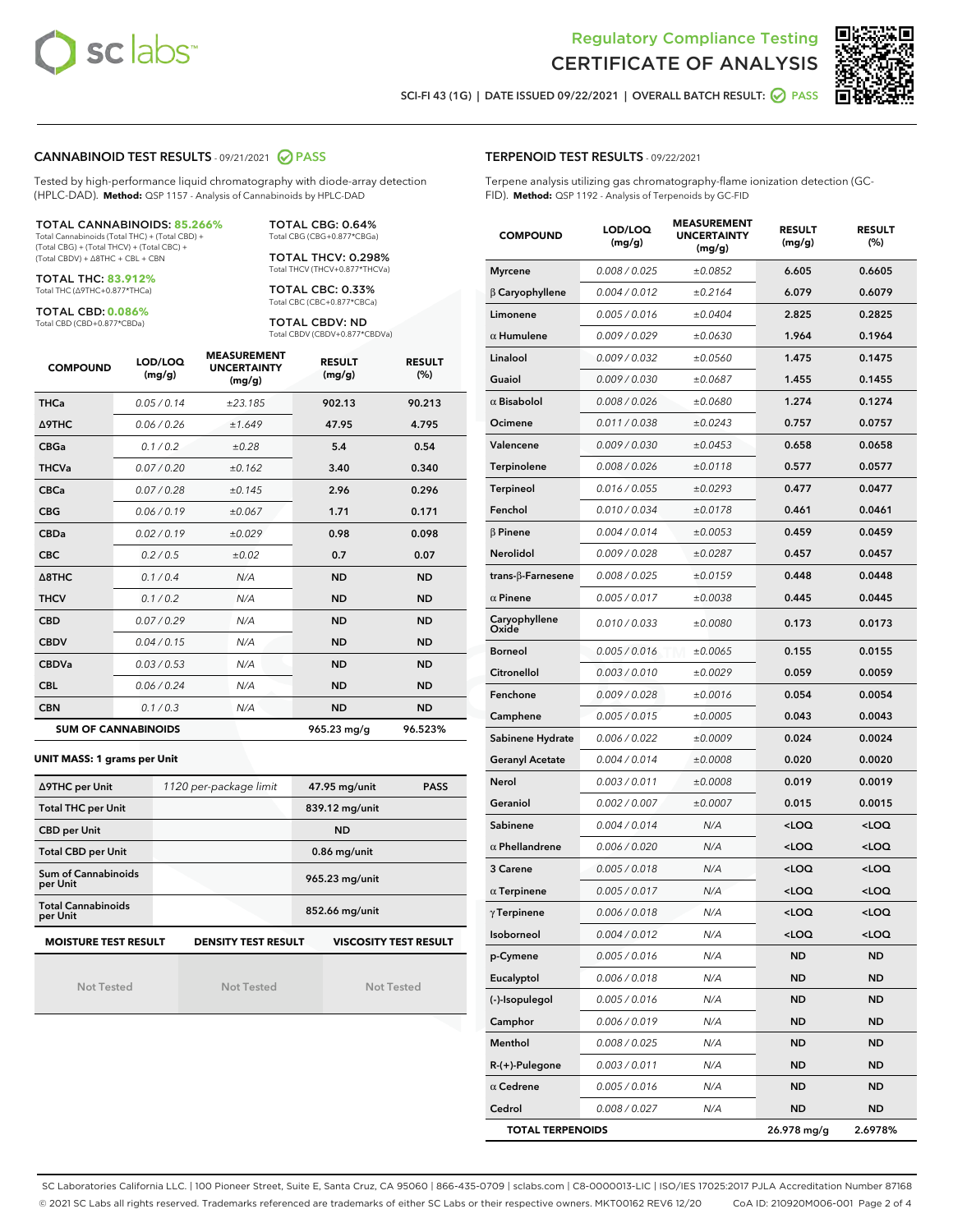



SCI-FI 43 (1G) | DATE ISSUED 09/22/2021 | OVERALL BATCH RESULT: 2 PASS

# CATEGORY 1 PESTICIDE TEST RESULTS - 09/22/2021 2 PASS

Pesticide and plant growth regulator analysis utilizing high-performance liquid chromatography-mass spectrometry (HPLC-MS) or gas chromatography-mass spectrometry (GC-MS). \*GC-MS utilized where indicated. **Method:** QSP 1212 - Analysis of Pesticides and Mycotoxins by LC-MS or QSP 1213 - Analysis of Pesticides by GC-MS

| <b>COMPOUND</b>             | LOD/LOQ<br>$(\mu g/g)$ | <b>ACTION</b><br><b>LIMIT</b><br>$(\mu g/g)$ | <b>MEASUREMENT</b><br><b>UNCERTAINTY</b><br>$(\mu g/g)$ | <b>RESULT</b><br>$(\mu g/g)$ | <b>RESULT</b> |
|-----------------------------|------------------------|----------------------------------------------|---------------------------------------------------------|------------------------------|---------------|
| Aldicarb                    | 0.03 / 0.08            | $\ge$ LOD                                    | N/A                                                     | <b>ND</b>                    | <b>PASS</b>   |
| Carbofuran                  | 0.02/0.05              | $>$ LOD                                      | N/A                                                     | <b>ND</b>                    | <b>PASS</b>   |
| Chlordane*                  | 0.03 / 0.08            | $\ge$ LOD                                    | N/A                                                     | <b>ND</b>                    | <b>PASS</b>   |
| Chlorfenapyr*               | 0.03/0.10              | $\ge$ LOD                                    | N/A                                                     | <b>ND</b>                    | <b>PASS</b>   |
| Chlorpyrifos                | 0.02/0.06              | $\ge$ LOD                                    | N/A                                                     | <b>ND</b>                    | <b>PASS</b>   |
| Coumaphos                   | 0.02 / 0.07            | $\ge$ LOD                                    | N/A                                                     | <b>ND</b>                    | <b>PASS</b>   |
| <b>Daminozide</b>           | 0.02 / 0.07            | $\ge$ LOD                                    | N/A                                                     | <b>ND</b>                    | <b>PASS</b>   |
| <b>DDVP</b><br>(Dichlorvos) | 0.03/0.09              | $\ge$ LOD                                    | N/A                                                     | <b>ND</b>                    | <b>PASS</b>   |
| <b>Dimethoate</b>           | 0.03 / 0.08            | $\ge$ LOD                                    | N/A                                                     | <b>ND</b>                    | <b>PASS</b>   |
| Ethoprop(hos)               | 0.03/0.10              | $\ge$ LOD                                    | N/A                                                     | <b>ND</b>                    | <b>PASS</b>   |
| Etofenprox                  | 0.02 / 0.06            | $\ge$ LOD                                    | N/A                                                     | <b>ND</b>                    | <b>PASS</b>   |
| Fenoxycarb                  | 0.03/0.08              | $\ge$ LOD                                    | N/A                                                     | <b>ND</b>                    | <b>PASS</b>   |
| Fipronil                    | 0.03/0.08              | $\ge$ LOD                                    | N/A                                                     | <b>ND</b>                    | <b>PASS</b>   |
| Imazalil                    | 0.02 / 0.06            | $\ge$ LOD                                    | N/A                                                     | <b>ND</b>                    | <b>PASS</b>   |
| Methiocarb                  | 0.02 / 0.07            | $\ge$ LOD                                    | N/A                                                     | <b>ND</b>                    | <b>PASS</b>   |
| Methyl<br>parathion         | 0.03/0.10              | $\ge$ LOD                                    | N/A                                                     | <b>ND</b>                    | <b>PASS</b>   |
| <b>Mevinphos</b>            | 0.03/0.09              | $>$ LOD                                      | N/A                                                     | <b>ND</b>                    | <b>PASS</b>   |
| Paclobutrazol               | 0.02 / 0.05            | $\ge$ LOD                                    | N/A                                                     | <b>ND</b>                    | <b>PASS</b>   |
| Propoxur                    | 0.03/0.09              | $>$ LOD                                      | N/A                                                     | <b>ND</b>                    | <b>PASS</b>   |
| Spiroxamine                 | 0.03 / 0.08            | $\ge$ LOD                                    | N/A                                                     | <b>ND</b>                    | <b>PASS</b>   |
| Thiacloprid                 | 0.03/0.10              | $\ge$ LOD                                    | N/A                                                     | <b>ND</b>                    | <b>PASS</b>   |

#### CATEGORY 2 PESTICIDE TEST RESULTS - 09/22/2021 @ PASS

| <b>COMPOUND</b>          | LOD/LOO<br>$(\mu g/g)$ | <b>ACTION</b><br>LIMIT<br>$(\mu g/g)$ | <b>MEASUREMENT</b><br><b>UNCERTAINTY</b><br>$(\mu g/g)$ | <b>RESULT</b><br>$(\mu g/g)$ | <b>RESULT</b> |  |
|--------------------------|------------------------|---------------------------------------|---------------------------------------------------------|------------------------------|---------------|--|
| Abamectin                | 0.03/0.10              | 0.1                                   | N/A                                                     | <b>ND</b>                    | <b>PASS</b>   |  |
| Acephate                 | 0.02/0.07              | 0.1                                   | N/A                                                     | <b>ND</b>                    | <b>PASS</b>   |  |
| Acequinocyl              | 0.02/0.07              | 0.1                                   | N/A                                                     | <b>ND</b>                    | <b>PASS</b>   |  |
| Acetamiprid              | 0.02/0.05              | 0.1                                   | N/A                                                     | <b>ND</b>                    | <b>PASS</b>   |  |
| Azoxystrobin             | 0.02/0.07              | 0.1                                   | N/A                                                     | <b>ND</b>                    | <b>PASS</b>   |  |
| <b>Bifenazate</b>        | 0.01 / 0.04            | 0.1                                   | N/A                                                     | <b>ND</b>                    | <b>PASS</b>   |  |
| <b>Bifenthrin</b>        | 0.02/0.05              | 3                                     | N/A                                                     | <b>ND</b>                    | <b>PASS</b>   |  |
| <b>Boscalid</b>          | 0.03/0.09              | 0.1                                   | N/A                                                     | <b>ND</b>                    | <b>PASS</b>   |  |
| Captan                   | 0.19/0.57              | 0.7                                   | N/A                                                     | <b>ND</b>                    | <b>PASS</b>   |  |
| Carbaryl                 | 0.02/0.06              | 0.5                                   | N/A                                                     | <b>ND</b>                    | <b>PASS</b>   |  |
| Chlorantranilip-<br>role | 0.04/0.12              | 10                                    | N/A                                                     | <b>ND</b>                    | <b>PASS</b>   |  |
| Clofentezine             | 0.03/0.09              | 0.1                                   | N/A                                                     | <b>ND</b>                    | <b>PASS</b>   |  |

| <b>CATEGORY 2 PESTICIDE TEST RESULTS</b> - 09/22/2021 continued |  |
|-----------------------------------------------------------------|--|
|-----------------------------------------------------------------|--|

| <b>COMPOUND</b>               | LOD/LOQ<br>(µg/g) | <b>ACTION</b><br><b>LIMIT</b><br>(µg/g) | <b>MEASUREMENT</b><br><b>UNCERTAINTY</b><br>$(\mu g/g)$ | <b>RESULT</b><br>(µg/g) | <b>RESULT</b> |
|-------------------------------|-------------------|-----------------------------------------|---------------------------------------------------------|-------------------------|---------------|
| Cyfluthrin                    | 0.12 / 0.38       | $\overline{c}$                          | N/A                                                     | <b>ND</b>               | <b>PASS</b>   |
| Cypermethrin                  | 0.11 / 0.32       | 1                                       | N/A                                                     | <b>ND</b>               | <b>PASS</b>   |
| <b>Diazinon</b>               | 0.02 / 0.05       | 0.1                                     | N/A                                                     | <b>ND</b>               | <b>PASS</b>   |
| Dimethomorph                  | 0.03 / 0.09       | 2                                       | N/A                                                     | <b>ND</b>               | <b>PASS</b>   |
| Etoxazole                     | 0.02 / 0.06       | 0.1                                     | N/A                                                     | <b>ND</b>               | <b>PASS</b>   |
| Fenhexamid                    | 0.03 / 0.09       | 0.1                                     | N/A                                                     | <b>ND</b>               | <b>PASS</b>   |
| Fenpyroximate                 | 0.02 / 0.06       | 0.1                                     | N/A                                                     | <b>ND</b>               | <b>PASS</b>   |
| Flonicamid                    | 0.03 / 0.10       | 0.1                                     | N/A                                                     | <b>ND</b>               | <b>PASS</b>   |
| Fludioxonil                   | 0.03 / 0.10       | 0.1                                     | N/A                                                     | <b>ND</b>               | <b>PASS</b>   |
| Hexythiazox                   | 0.02 / 0.07       | 0.1                                     | N/A                                                     | <b>ND</b>               | <b>PASS</b>   |
| Imidacloprid                  | 0.04 / 0.11       | 5                                       | N/A                                                     | <b>ND</b>               | <b>PASS</b>   |
| Kresoxim-methyl               | 0.02 / 0.07       | 0.1                                     | N/A                                                     | <b>ND</b>               | <b>PASS</b>   |
| Malathion                     | 0.03 / 0.09       | 0.5                                     | N/A                                                     | <b>ND</b>               | <b>PASS</b>   |
| Metalaxyl                     | 0.02 / 0.07       | $\overline{c}$                          | N/A                                                     | <b>ND</b>               | <b>PASS</b>   |
| Methomyl                      | 0.03 / 0.10       | $\mathcal{I}$                           | N/A                                                     | <b>ND</b>               | <b>PASS</b>   |
| Myclobutanil                  | 0.03 / 0.09       | 0.1                                     | N/A                                                     | <b>ND</b>               | <b>PASS</b>   |
| <b>Naled</b>                  | 0.02 / 0.07       | 0.1                                     | N/A                                                     | <b>ND</b>               | <b>PASS</b>   |
| Oxamyl                        | 0.04 / 0.11       | 0.5                                     | N/A                                                     | <b>ND</b>               | <b>PASS</b>   |
| Pentachloronitro-<br>benzene* | 0.03/0.09         | 0.1                                     | N/A                                                     | <b>ND</b>               | <b>PASS</b>   |
| Permethrin                    | 0.04 / 0.12       | 0.5                                     | N/A                                                     | <b>ND</b>               | <b>PASS</b>   |
| Phosmet                       | 0.03 / 0.10       | 0.1                                     | N/A                                                     | <b>ND</b>               | <b>PASS</b>   |
| Piperonylbu-<br>toxide        | 0.02 / 0.07       | 3                                       | N/A                                                     | <b>ND</b>               | <b>PASS</b>   |
| Prallethrin                   | 0.03 / 0.08       | 0.1                                     | N/A                                                     | <b>ND</b>               | <b>PASS</b>   |
| Propiconazole                 | 0.02 / 0.07       | 0.1                                     | N/A                                                     | <b>ND</b>               | <b>PASS</b>   |
| Pyrethrins                    | 0.04 / 0.12       | 0.5                                     | N/A                                                     | <b>ND</b>               | <b>PASS</b>   |
| Pyridaben                     | 0.02 / 0.07       | 0.1                                     | N/A                                                     | <b>ND</b>               | <b>PASS</b>   |
| Spinetoram                    | 0.02 / 0.07       | 0.1                                     | N/A                                                     | <b>ND</b>               | <b>PASS</b>   |
| Spinosad                      | 0.02 / 0.07       | 0.1                                     | N/A                                                     | <b>ND</b>               | <b>PASS</b>   |
| Spiromesifen                  | 0.02 / 0.05       | 0.1                                     | N/A                                                     | <b>ND</b>               | <b>PASS</b>   |
| Spirotetramat                 | 0.02 / 0.06       | 0.1                                     | N/A                                                     | ND                      | <b>PASS</b>   |
| Tebuconazole                  | 0.02 / 0.07       | 0.1                                     | N/A                                                     | <b>ND</b>               | <b>PASS</b>   |
| Thiamethoxam                  | 0.03 / 0.10       | 5                                       | N/A                                                     | <b>ND</b>               | <b>PASS</b>   |
| Trifloxystrobin               | 0.03 / 0.08       | 0.1                                     | N/A                                                     | <b>ND</b>               | <b>PASS</b>   |

SC Laboratories California LLC. | 100 Pioneer Street, Suite E, Santa Cruz, CA 95060 | 866-435-0709 | sclabs.com | C8-0000013-LIC | ISO/IES 17025:2017 PJLA Accreditation Number 87168 © 2021 SC Labs all rights reserved. Trademarks referenced are trademarks of either SC Labs or their respective owners. MKT00162 REV6 12/20 CoA ID: 210920M006-001 Page 3 of 4